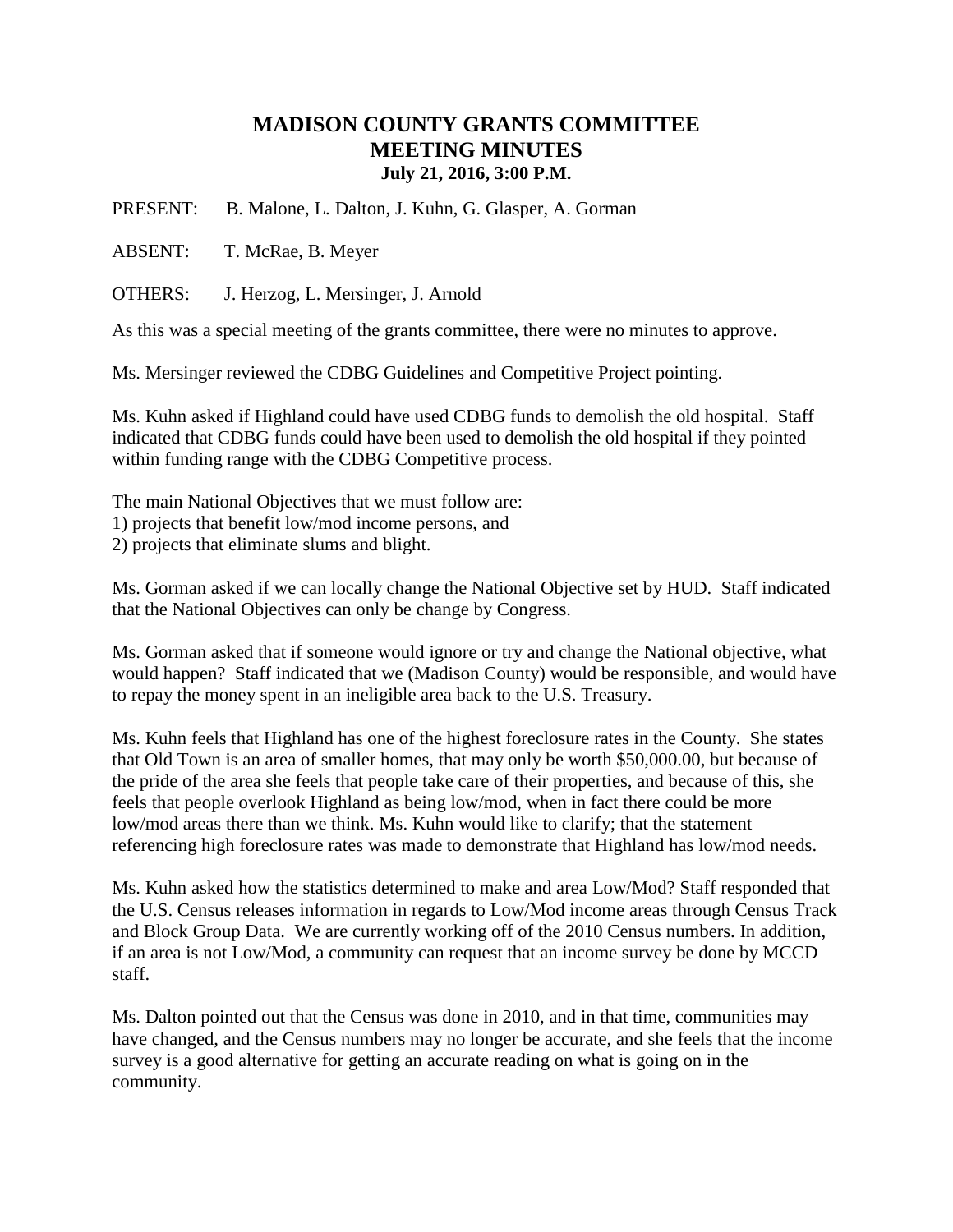Ms. Kuhn asked if foreclosures or unemployment rates of an area have anything to do with income survey's. No they do not. When we do an income survey we are only looking at household income.

Ms. Kuhn also asked how many houses are surveyed. And that depends on each situation. First, the project area must be determined. From there, we determine how many houses are within that project area. After we determine how many households are in a project area, we will then be able to determine if we will be mailing an income survey to everyone (census), or if we will be selecting a random sample. After the sample size is determined, we will then need to collect responses from 75% of those selected. Of the responses collected, 51% or more must be low/mod in order for the area to qualify. If we are unable to get the minimum 75% response rate, even if the area is trending low/mod, we will not be able to validate the income survey, and the community will not be eligible for CDBG funding.

Ms. Dalton asked how we collect the income survey's: three mailings and three door-to-door surveys are conducted as part of the income survey process.

Mr. Malone pointed out that public safety (fire department's) are funded at the highest priority.

Mr. Gorman asked- is it fair to say, that without some of the larger communities throughout Madison County, and the populations they bring to the table, without them, Madison County might lose their entitlement status. That is an accurate assessment. Because Madison County has a population of over 200,000 people, we are able to qualify as an Urban County, and we received funding directly from HUD because of the population of our County as a whole.

Ms. Kuhn asked if the Federal Government comes in and check to make sure that we are following guidelines and we are doing what we say we are doing- linking back to the applications submitted by communities? Yes. The Federal Government requires us to submit annual reports to them that detail what we do with the allocations. In addition, HUD monitors us to make sure we are spending Federal dollars correctly. We are also subject to annual audits from our auditor. We have to demonstrate to HUD that we have an application process, and further, that we follow the application process. If money is spent incorrectly, or the application process was not followed, we would be required to repay money back to the Federal Government.

Ms. Dalton and Mr. Malone are worried that the flat leveraged amount could be preventing smaller communities from receiving funding, because they just cannot afford to leverage at the 25% mark. Staff proposed that perhaps we should have a tiered leveraging solution, so that the smaller communities have the opportunity to get additional points, but they have to spend less in leveraging, and larger communities would have to leverage more to get the same points. This would be more in line with a community's population and budget.

Mr. Malone pointed out that all of the CDBG funds could disappear, and funding has shrunk over the past few years, and it is imperative that communities do not think of CDBG as a source of revenue, or parts of their budgets.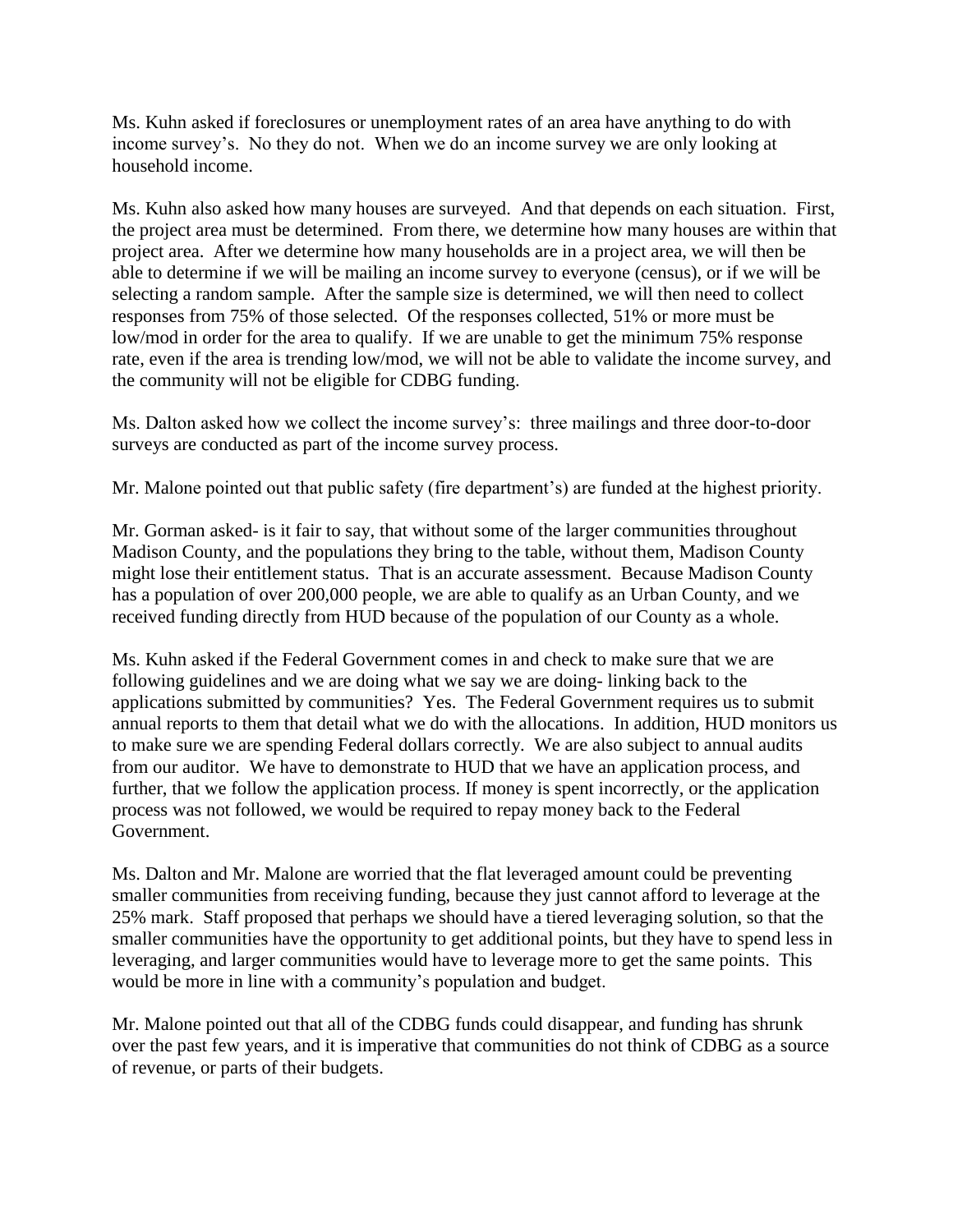Ms. Kuhn asked when it comes to bridges, does the transportation of Planning and Development Department get involved? That depends. Depending on where a bridge is at, the community could, if eligible team up with the County Highway Department. Sometimes they work with communities and they supply the manpower, if the community can come up with the cost of materials. Planning and Development would not be an applicable funding source.

Ms. Gorman asked for clarification on bridges. Funds can be used to replace a bridge, but if there is a bridge in terrible disrepair they won't rehab it? A bridge can be rehabbed. However, it is on a case by case scenario. Many factors go into determining if a bridge is repaired or replaced. And it starts with what was the original bridge made from? Some of the older bridges that had been replaced were made of wood, and they were replaced simply because they were not stable, and could not hold the weight of today's vehicles. This is done completely on a case by case basis.

Ms. Dalton asked if communities submitting projects through the competitive process needed to be shovel ready. Projects submitted through this system don't necessarily need to be shovel ready. Communities are informed in June that they will be receiving a grant, and they have until October to get the engineering for the project done. So they have several months after being awarded the grant to get the project shovel ready.

Ms. Dalton asked if we give grant dollars directly to the communities. We do not. MCCD directly makes payment to the contractors on behalf of municipalities receiving the grant.

Ms. Kuhn asked if we have to agree with bids for project like demolitions. Yes. MCCD follows county procurement, and the lowest responsible bidder is chosen for each project.

Mr. Malone thought the 3 items that needed to be dealt with concerning the CDBG allocation process:

- 1. Higher income communities- we have addressed this during the meeting.
- 2. Public safety should be scored higher- this is already a high priority.
- 3. How do you break a tie? This is the committee's, elected officials, responsibility to break the tie.

Ms. Dalton asked about Homeland Security funding for the possibility getting East Alton funding for a new fire truck. However, the SAFERS grant is to staff a fire house, and the equipment grant is for only \$27,000.

Ms. Gorman asked about instances when we would fund the building of fire stations. For the building of fire stations, we have worked to build a new station because their fire station was not large enough to house their apparatus. Second, we have helped rehab a dilapidated fire house because the exhaust was leaking throughout the rest of the City Hall. In addition, their fire station was literally crumbling and leaking, and this is what type of repair/or builds would be for.

Mr. Malone would like Mr. McRae and Mr. Meyer get this info.